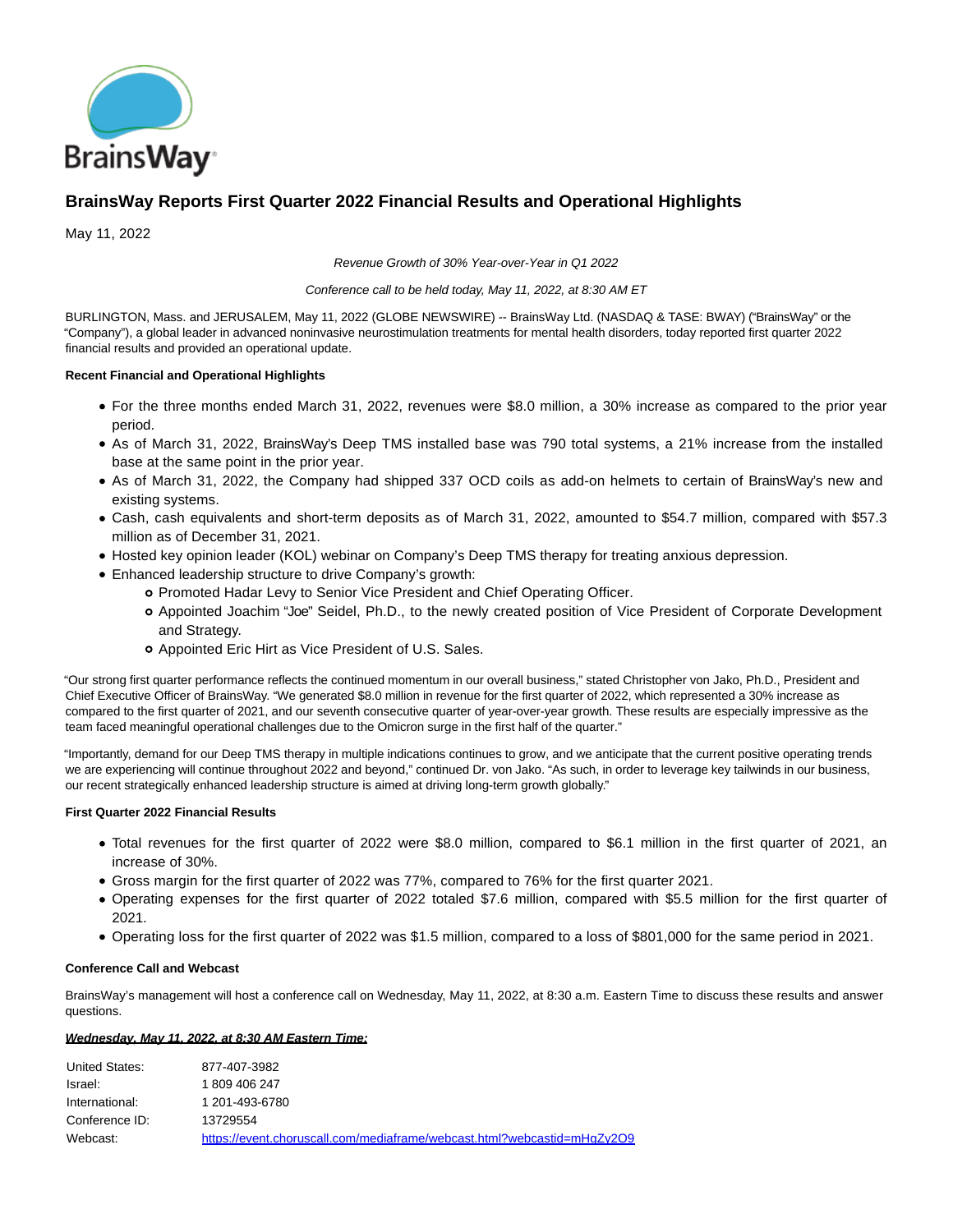To listen to a live webcast, please visit the Investors section of the BrainsWay website at www.BrainsWay.com. Please access the Company's website at least 10 minutes ahead of the conference call to register. The webcast replay will be available on the website for two weeks following the completion of the call.

# **About BrainsWay**

BrainsWay is a global leader in advanced noninvasive neurostimulation treatments for mental health disorders. The Company is boldly advancing neuroscience with its proprietary Deep Transcranial Magnetic Stimulation (Deep TMS™) platform technology to improve health and transform lives. BrainsWay is the first and only TMS company to obtain three FDA-cleared indications backed by pivotal studies demonstrating clinically proven efficacy. Current indications include major depressive disorder (including reduction of anxiety symptoms, commonly referred to as anxious depression), obsessive-compulsive disorder, and smoking addiction. The Company is dedicated to leading through superior science and building on its unparalleled body of clinical evidence. Additional clinical trials of Deep TMS in various psychiatric, neurological, and addiction disorders are underway. Founded in 2003, with offices in Burlington, MA and Jerusalem, Israel, BrainsWay is committed to increasing global awareness of and broad access to Deep TMS. For the latest news and information about BrainsWay, please visit [www.brainsway.com.](https://www.globenewswire.com/Tracker?data=qXsLrWWzDmtKlZ0i9jRJ2CarBjIZo03zl_CSTPvqyqtxXaun8vOrb6h1dPX7DDTNPuN_KRLuBSgvffJ5st2rA91QGn0luYunTIyqD4fCgbo=)

# **Forward Looking Statements**

This press release contains "forward-looking statements" within the meaning of the Private Securities Litigation Reform Act of 1995. Such statements may be preceded by the words "intends," "may," "will," "plans," "expects," "anticipates," "projects," "predicts," "estimates," "aims," "believes," "hopes," "potential" or similar words. These forward-looking statements and their implications are based on the current expectations of the management of the Company only and are subject to a number of factors and uncertainties that could cause actual results to differ materially from those described in the forward-looking statements. Moreover, the pilot data presented herein, including outcomes/results, patient safety information and adverse event data, remain subject to further analysis and may be subject to further modification. Certain results as expressed herein may be subject to further analysis, modification and/or statistical penalties. In addition, historical results or conclusions from scientific research and clinical studies do not guarantee that future results would suggest similar conclusions or that historical results referred to herein would be interpreted similarly in light of additional research or otherwise. The following factors, among others, could cause actual results to differ materially from those described in the forward-looking statements: inadequacy of financial resources to meet future capital requirements; changes in technology and market requirements; delays or obstacles in launching and/or successfully completing planned studies and clinical trials; failure to obtain approvals by regulatory agencies on the Company's anticipated timeframe, or at all; inability to retain or attract key employees whose knowledge is essential to the development of Deep TMS products; unforeseen difficulties with Deep TMS products and processes, and/or inability to develop necessary enhancements; unexpected costs related to Deep TMS products; failure to obtain and maintain adequate protection of the Company's intellectual property, including intellectual property licensed to the Company; the potential for product liability; changes in legislation and applicable rules and regulations; unfavorable market perception and acceptance of Deep TMS technology; inadequate or delays in reimbursement from third-party payers, including insurance companies and Medicare; inability to commercialize Deep TMS, including internationally, by the Company or through third-party distributors; product development by competitors; inability to timely develop and introduce new technologies, products and applications; continuation and/or exacerbation of the global supply chain crisis and its impact on the Company's ability to source components, meet customer demand, fill orders, maintain pricing levels and support the Company's service needs; and the effect of the global COVID-19 health pandemic on our business and continued uncertainty and market impact relating thereto.

Any forward-looking statement in this press release speaks only as of the date of this press release. The Company undertakes no obligation to publicly update or review any forward- looking statement, whether as a result of new information, future developments or otherwise, except as may be required by any applicable securities laws. More detailed information about the risks and uncertainties affecting the Company is contained under the heading "Risk Factors" in the Company's filings with the U.S. Securities and Exchange Commission, including the Company's Annual Report on Form 20-F. Investors and security holders are urged to read these documents free of charge on the SEC's web site at [http://www.sec.gov.](https://www.globenewswire.com/Tracker?data=5RxP6mKa5YSDtm-aoPC1m_i7P52y9pUBrwC2QkRrB1creAwnNQwJoBENI5hZa1Ke65WxeQuIt13xpPMtRLub5Q==)

# **Contacts:**

BrainsWay: Scott Areglado SVP and Chief Financial Officer 844-386-7001 [Scott.Areglado@BrainsWay.com](https://www.globenewswire.com/Tracker?data=u8vhx4ugEoyNOyRtAu1pVEdMD1z6DGcWZXp_bJg4bBUQiVynPedH52SHIZJcJ5KJaH_yO8XnercboZqPyr5ZPuQyrki6b8toeCMX7cIkKrmiVlrzzOWAo4wMIMzTG9_E)

Investors: Bob Yedid LifeSci Advisors 646-597-6989 [Bob@LifeSciAdvisors.com](https://www.globenewswire.com/Tracker?data=lnDgg3XTEw1bB_BM640OwIN5BYAgcBoPrHz4YZrUzq_8gztqYs6t7nDpz3g2gP3GYZIsbYPLLQVnFMiJYzRPaRYgaeylvvG-BH3QLpkCOHQ=)

Media Contact: Will Johnson (201) 465-8019 [BrainsWay@AntennaGroup.com](https://www.globenewswire.com/Tracker?data=8-SY82LvJDMh0YeAzvTr7WlnQHEKhJR2B-RfgVfwZv1rdQK2u8DndtxpE2UWonrPIJNdN7BxMdkmEbJhCXmeZu2rVgFL1u5IjHVL5GGo1assgckQB_nzkEbs304tKA05)

# **BRAINSWAY LTD. AND SUBSIDIARIES CONSOLIDATED STATEMENTS OF FINANCIAL POSITION U.S. dollars in thousands**

| March 31, | December 31, |
|-----------|--------------|
| 2022      | 2021         |
|           | (Unaudited)  |
|           |              |
|           |              |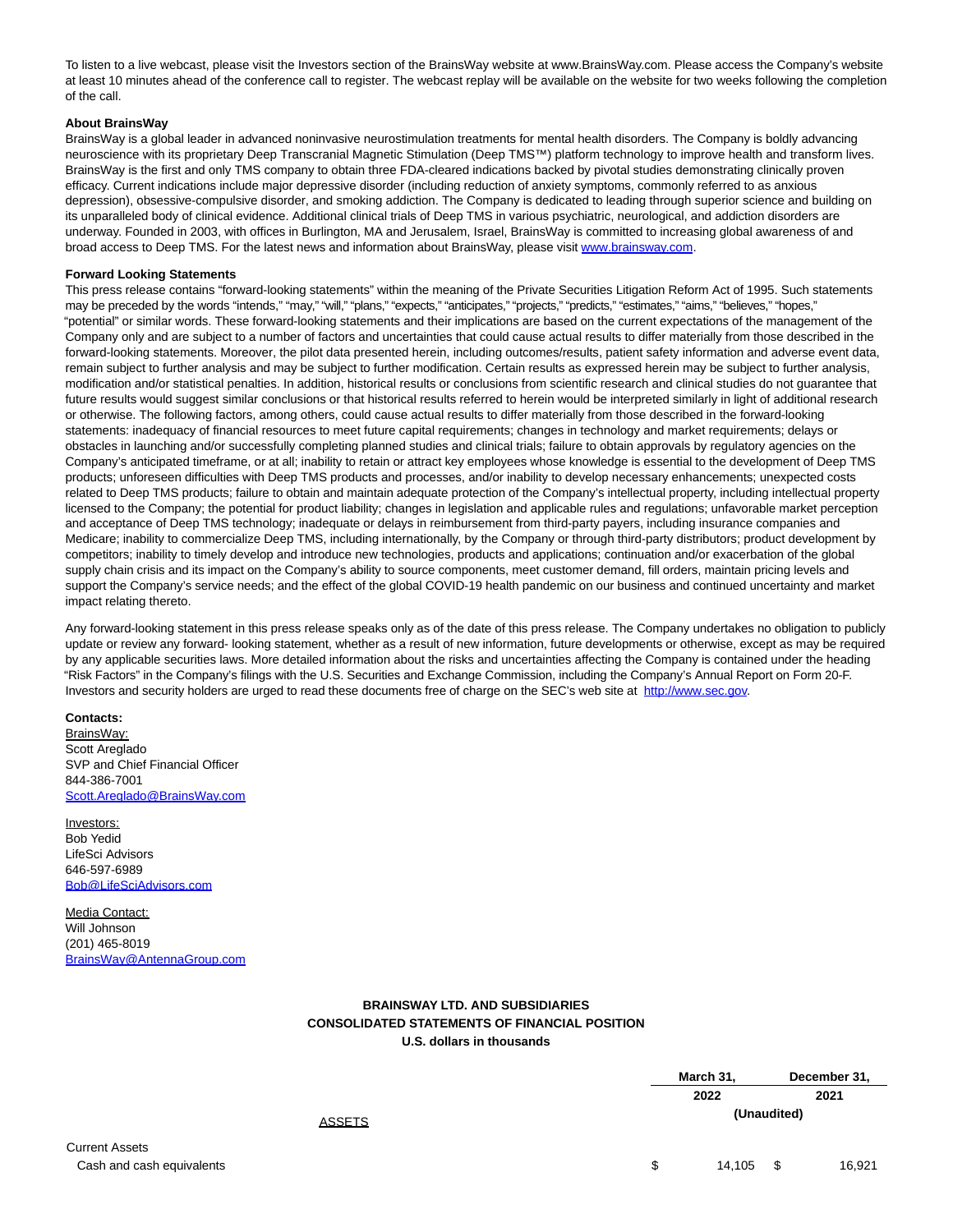| Accumulated deficit                                                      |    | (85, 749)      |    | (83, 756)      |
|--------------------------------------------------------------------------|----|----------------|----|----------------|
| <b>Currency Translation Adjustments</b>                                  |    | (2, 188)       |    | (2, 188)       |
| Share-based payment reserve                                              |    | 5,465          |    | 5,340          |
| Share premium                                                            |    | 137,814        |    | 137,566        |
| Equity<br>Share capital                                                  |    | 363            |    | 363            |
|                                                                          |    | 9,353          |    | 9,340          |
| Liability in respect of research and development grants                  |    | 5,751          |    | 5,921          |
| <b>Non-Current Liabilities</b><br>Deferred revenue and other liabilities |    | 3,602          |    | 3,419          |
|                                                                          |    | 8,129          |    | 9,067          |
| Other accounts payable                                                   |    | 4,336          |    | 4,792          |
| Liability in respect of research and development grants                  |    | 952            |    | 978            |
| Deferred revenue                                                         |    | 2,240          |    | 2,195          |
| Trade payables                                                           | \$ | 601            | \$ | 1,102          |
| <b>LIABILITIES AND EQUITY</b><br><b>Current Liabilities</b>              |    |                |    |                |
|                                                                          | S  | 73,187         | \$ | 75,732         |
|                                                                          |    | 9,047          |    | 10,285         |
| Other long-term assets                                                   |    | 987            |    | 954            |
| Other property and equipment                                             |    | 945            |    | 1,055          |
| System components<br>Leased systems, net                                 |    | 3,505<br>3,610 |    | 4,463<br>3,813 |
| <b>Non-Current Assets</b>                                                |    |                |    |                |
|                                                                          |    | 64,140         |    | 65,447         |
| Other current assets                                                     |    | 1,557          |    | 1,766          |
| Inventory                                                                |    | 1,538          |    |                |
| Trade receivables, net                                                   |    | 6,387          |    | 6,332          |
| Short-term deposits                                                      |    | 40,553         |    | 40,428         |

# **BRAINSWAY LTD. AND SUBSIDIARIES CONSOLIDATED STATEMENTS OF COMPREHENSIVE LOSS U.S. dollars in thousands (except per share data)**

|                                        | For the three months ended March 31, |     |          |  |
|----------------------------------------|--------------------------------------|-----|----------|--|
|                                        | 2022                                 |     | 2021     |  |
|                                        | (Unaudited)                          |     |          |  |
| Revenues                               | \$<br>7,970                          | -\$ | 6,121    |  |
| Cost of revenues                       | 1,867                                |     | 1,463    |  |
| Gross profit                           | 6,103                                |     | 4,658    |  |
| Research and development expenses, net | 1,576                                |     | 925      |  |
| Selling and marketing expenses         | 4,146                                |     | 3,129    |  |
| General and administrative expenses    | 1,863                                |     | 1,405    |  |
| Total operating expenses               | 7,585                                |     | 5,459    |  |
| Operating loss                         | (1, 482)                             |     | (801)    |  |
| Finance expense, net                   | (324)                                |     | (412)    |  |
| Loss before income taxes               | (1,806)                              |     | (1,213)  |  |
| Income taxes                           | 187                                  |     | 160      |  |
| Net loss and total comprehensive loss  | (1,993)                              | \$  | (1, 373) |  |
|                                        |                                      |     |          |  |